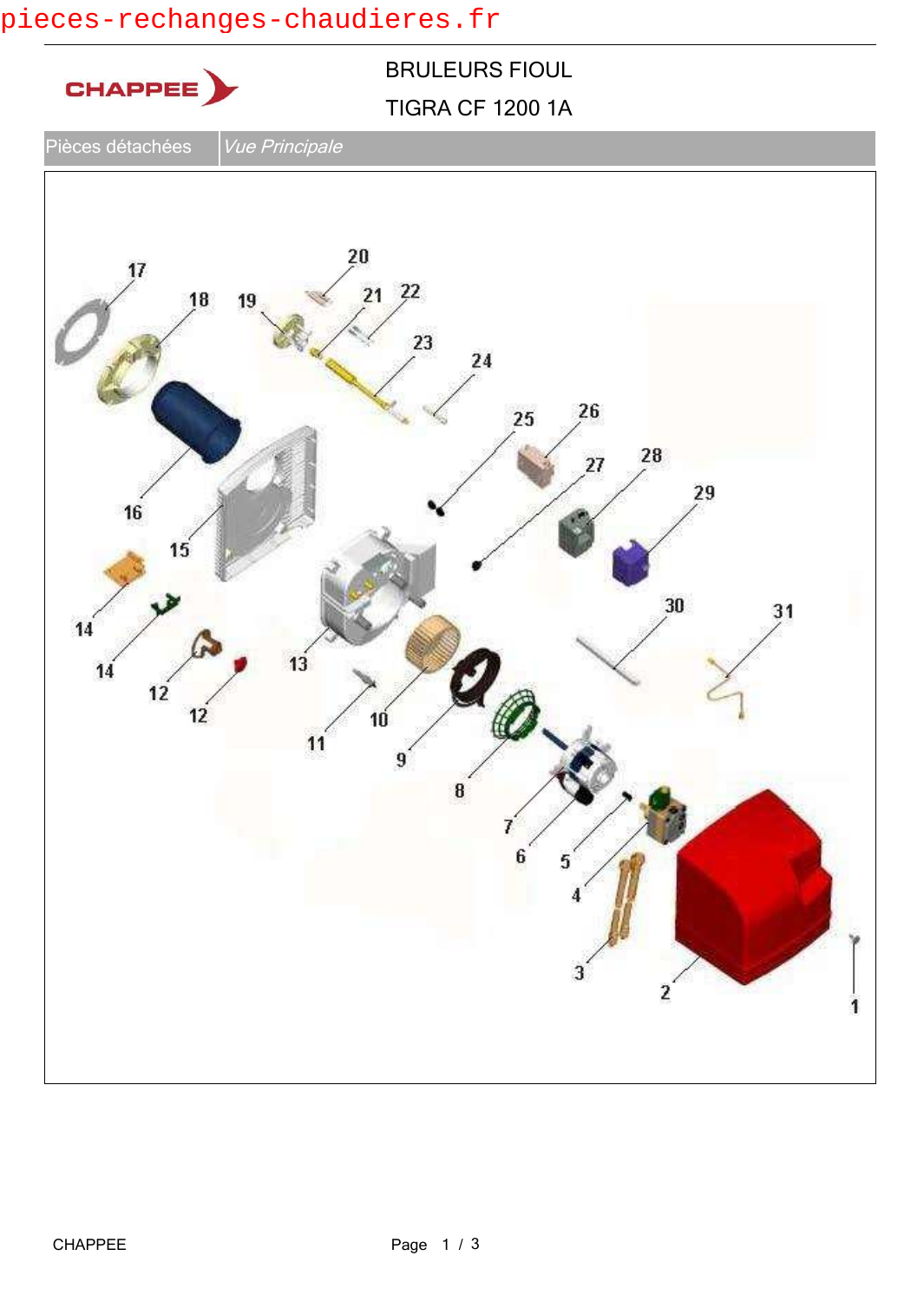## pieces-rechanges-chaudieres.fr



## TIGRA CF 1200 1A BRULEURS FIOUL

| Réf.                     | Référence | <b>Description</b>                    | Qté          |                | <b>Remarques</b> |                 |
|--------------------------|-----------|---------------------------------------|--------------|----------------|------------------|-----------------|
| 1                        | S58808258 | <b>VIS FIXATION CAPOT</b>             | 1            | Nous consulter | $\sim$           |                 |
| $\overline{2}$           | S58083794 | CAPOT CF700/CF900 CHAPPEE             | $\mathbf{1}$ | Nous consulter |                  |                 |
| 3                        | S58366626 | FLEXIBLE ST6 MG 1/4 90°-FC 3/8        | 1            |                |                  |                 |
| $\overline{\mathcal{A}}$ | S58329172 | POMPE BFP21 L3 L (071N1200)           | 1            |                |                  |                 |
| 4                        | S58329172 | POMPE BFP21 L3 L (071N1200)           | 1            |                |                  |                 |
| 4                        | S58329160 | POMPE BFP31 L3 (071N1201)             | $\mathbf{1}$ |                |                  | <b>OBSOLETE</b> |
| 4                        | S58329171 | POMPE SUNTEC AL 35 C 95 036P0500      | 1            | Nous consulter | $\mathcal O$     |                 |
| 5                        | S58409930 | ACCOUPLEMENT AEG 881 SAM4             | $\mathbf{1}$ |                |                  |                 |
| 6                        | S58209868 | <b>CONDENSATEUR AEG</b>               | 1            |                |                  |                 |
| $\overline{7}$           | S58084869 | MOTEUR AEG 90W CPLT                   | 1            |                |                  |                 |
| 8                        | S58119378 | <b>GRILLE</b>                         | 1            |                |                  |                 |
| 9                        | S58119380 | OEILLARD BRULEUR EUROPEEN             |              |                |                  |                 |
| 10                       | S58409942 | TURBINE TLR 133X52 RE D=12,7          | 1            |                |                  |                 |
| 10                       | S58409942 | TURBINE TLR 133X52 RE D=12,7          | $\mathbf{1}$ |                |                  |                 |
| 11                       | S58539911 | CELLULE QRB1B A014U25B/CONNECTEUR     | 1            |                |                  |                 |
| 11                       | S58539758 | CELLULE QRB1A A048B70B                | $\mathbf{1}$ | Nous consulter |                  |                 |
| 11                       | S58539979 | CELLULE ECEE 8209 + CONNECTEUR        | 1            | Nous consulter |                  | <b>OBSOLETE</b> |
| 12                       | S58084362 | <b>ENS.BOUTON DE CLAPET</b>           | $\mathbf{1}$ |                |                  |                 |
| 13                       | S58090000 | VOLUTE 700/900/1200 FJ                | 1            |                |                  |                 |
| 14                       | S58084918 | ENS.CLAPET D'AIR (BRUL.1200)          | $\mathbf{1}$ |                |                  |                 |
| 15                       | S58084917 | PLAQUE AVANT BRULEUR MS1200 1A        | 1            | Nous consulter |                  | OBSOLETE        |
| 15                       | S58169750 | TUYERE BR.1200 ML 300 LG=343          | $\mathbf{1}$ |                |                  |                 |
| 16                       | S58169748 | TUYERE BR.1200 STD 150LG=193          | 1            | Nous consulter |                  | <b>OBSOLETE</b> |
| 17                       | S58390120 | JOINT DE FACADE BRULEUR 1200          | 1            |                |                  |                 |
| 18                       | S58084908 | BRIDE BRULEUR 1200                    | 1            | Nous consulter |                  | <b>OBSOLETE</b> |
| 19                       | S58084914 | S/E CENTREUR STABILO BR.1200          |              |                |                  |                 |
| 20                       | S58528438 | <b>BLOC D'ELECTRODES FIOUL</b>        | 1            |                |                  |                 |
| 21                       | S50032410 | GICL.DELAVAN 1,75G 60°CT B(BF)        |              |                |                  |                 |
| 21                       | S50032411 | GICL.DELAVAN 2,00G 60°CT B(BF)        | 1            |                |                  |                 |
| 21                       | S50032412 | GICL.DELAVAN 2,25G 60°CT B(FM)        |              |                |                  |                 |
| 21                       | S50032413 | GICL.DELAVAN 2,50G 60°CT B(FM)        |              |                |                  |                 |
| 21                       | S50032414 | GICL.DELAVAN 2,75G 60°CT B(FM)        |              |                |                  |                 |
| 21                       | S50032415 | GICL.DELAVAN 3,00G 60°CT B(FM)        |              |                |                  |                 |
| 22                       | S58083792 | FIL HT - 817 PENET. STANDARD          |              |                | $\circ$          |                 |
| 22                       | S58084905 | FIL HT - 817 PENET. ML                |              | Nous consulter |                  |                 |
| 23                       | S58083791 | LIGNE FIOUL BR.900/1200 N             |              |                |                  |                 |
| 23                       | S58084906 | LIGNE FIOUL BR.1200 ML                |              | Nous consulter |                  |                 |
| 24                       | S58083795 | <b>ENS.VIS REGLAGE LIGNE+EPINGLE</b>  |              |                |                  |                 |
| 25                       | S58589995 | PASSE FIL HT                          |              |                |                  |                 |
| 26                       | S58504252 | ALLUMEUR DANFOSS EBI 4 052F4230       |              |                |                  |                 |
| 26                       | S58504252 | ALLUMEUR DANFOSS EBI 4 052F4230       |              |                |                  |                 |
| 26                       | S58504253 | ALLUMEUR R V MOD 400                  |              | Nous consulter |                  | <b>OBSOLETE</b> |
| 26                       | S58504252 | ALLUMEUR DANFOSS EBI 4 052F4230       |              |                |                  |                 |
| 27                       | S58518511 | <b>BOUCHON KAPSTO - NON RECHAUFFE</b> |              | Nous consulter |                  | <b>OBSOLETE</b> |
| 28                       | S58539909 | SOCLE AGC70.402CI NON RECHAUF.        |              |                |                  |                 |
| 28                       | S58539976 | <b>CELLULE 8211 &amp; PORTCELLUL</b>  | 1            |                |                  |                 |
| 29                       | SRN993418 | BOITE RELAIS LMO 14111 0.42U          | 1            |                |                  |                 |
| 29                       | S58539815 | BLOC ACTIF LOA24 171B27               | 1            |                |                  |                 |
| 29                       | S58539774 | <b>BLOC ACTIF MA55 H</b>              | 1            |                |                  |                 |